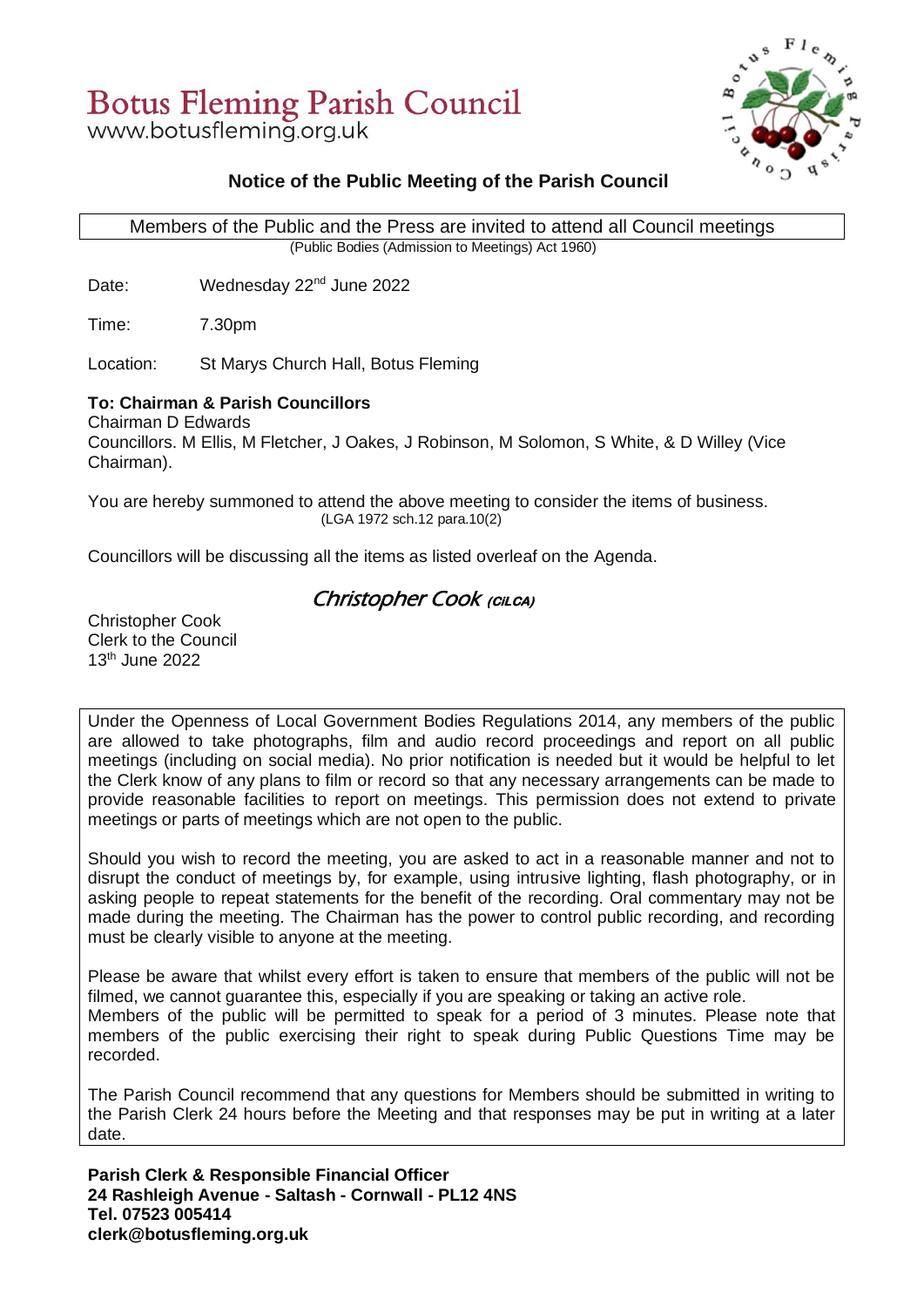**7.30pm – Item 980 below** (Public Bodies (Admission to Meetings) Act 1960 s.1 extended by LG Act 1972 s.100)

# **Questions and comments from members of the public (limited to 15 minutes in total)**

This provides an opportunity for members of the public (who are not usually permitted to speak during the meeting except by special invitation of the Chairman) to participate before the start of the meeting by asking questions, raising concerns or making comments on matters affecting Botus Fleming and Hatt. No decision can be taken during this session\*, but the Chairman may decide to refer matters raised for further consideration. Items of a sensitive nature are not discussed in public and the Council passes a resolution under the above Act

\* Councils cannot lawfully decide items of business that are not specified in the Summons/Agenda (LGA1972 Sch.12, paras 10(2)(b) and Longfield Parish Council v Wright (1918) 88Ch.119

# Agenda | 22 June 2022

# **979/2022 Chair's Welcome & Announcements**

Health and Safety housekeeping announcement, Recording of Meetings – Please notify the Chair if you are intending to record this meeting.

# **980 Public participation**

# **981 To receive Apologies for Absence and approve the reasons given.**

(LGA 1972 s.85 (1))

#### **982 Declarations of interest**

Parish Councillors will be asked to make any declarations of interest in respect of items on this Agenda. Items A to C accord with the requirements of the Parish Council's Code of Conduct and Item D accords with the Localism Act 2011 s33(b-e). This does not preclude any later declarations.

A. Pecuniary/Registerable Declarations of Interests – Members must declare an interest, which has been declared on their Register of Financial Interests Form, relevant to this Agenda.

B. Non-registerable Interests – Members must declare non-pecuniary interests at the start of the meeting or whenever the interests become apparent.

C. Declaration of Gifts – Members must declare any gift or hospitality with a value in excess of £50.

D. Dispensations – Members to consider any written requests for dispensations.

# **983 To approve and sign as a correct record the draft Minutes of the Annual Meeting of the Parish Council held on Wednesday 25 th May 2022.**

(LGA 1972 sch.12.para 41(1))

# **984 Matters arising from the Minutes for report purposes only.**

**985 A Report from Cornwall Councillor Martin Worth**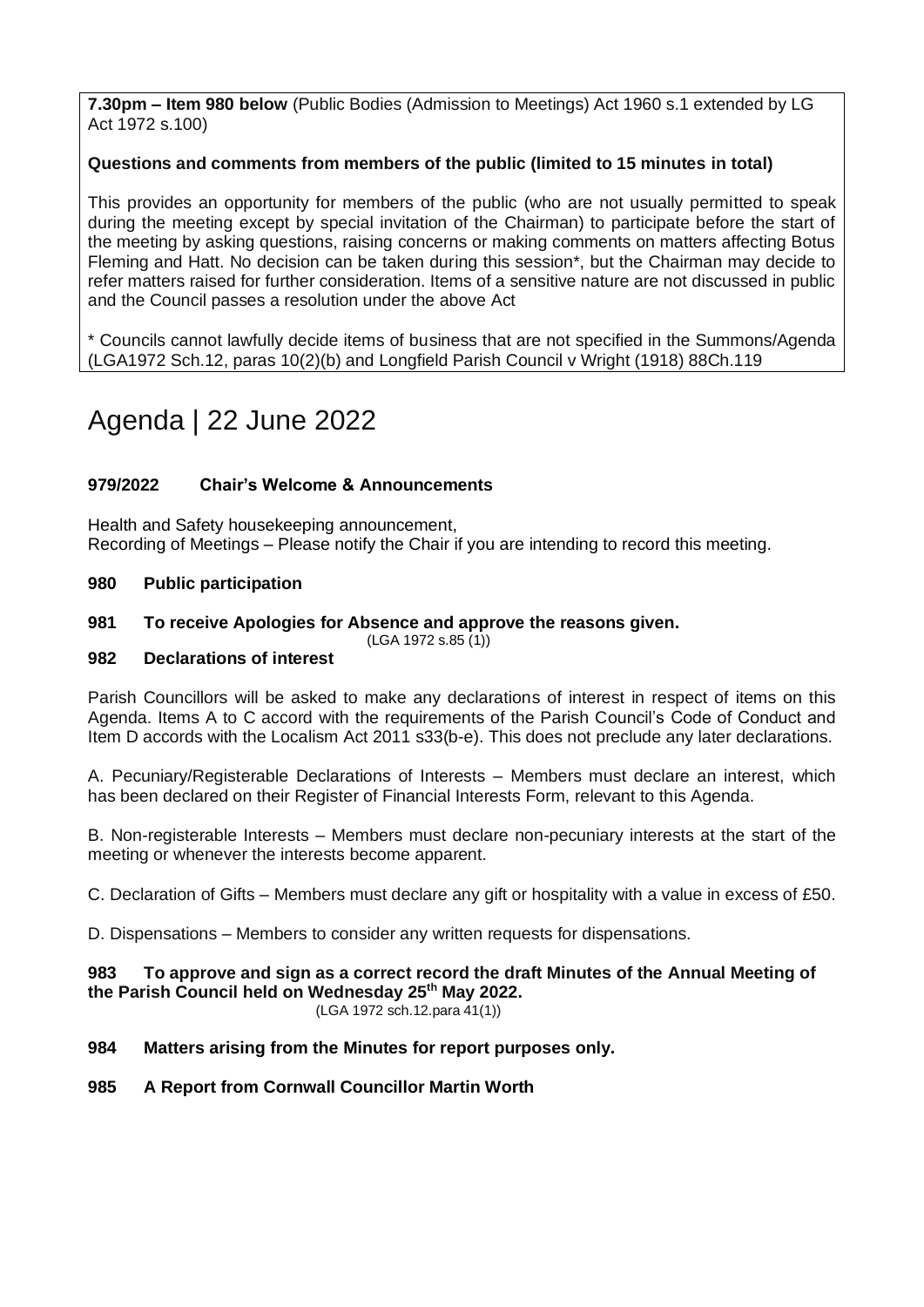#### **986 Finance**

# **A Accounts for Payment**.

Members are asked to note the following items of expenditure for the month of **June 2022.**

| <b>Payments Schedule</b>       |                         | 22 June 2022                                                | <b>Period 3</b>  |               |
|--------------------------------|-------------------------|-------------------------------------------------------------|------------------|---------------|
| <b>Date</b>                    | Payee                   | <b>Description</b>                                          | <b>BACs ref.</b> | £             |
| 22/06/2022                     | Christopher Cook        | Salary                                                      | BACS216          | 249.02        |
| 22/06/2022                     | <b>HMRC</b>             | <b>PAYE</b>                                                 | BACS217          | 62.20         |
| 22/06/2022                     | Christopher Cook        | Office allowance contractural                               | BACS218          | 52.00         |
| 22/06/2022                     | Christopher Cook        | Administration expenses                                     | BACS219          | 29.67         |
| 22/06/2022                     |                         | St. Marys PCC Hall Committee Church Hall room hire donation | BACS220          | 600.00        |
| 22/06/2022                     | <b>BMS Landscaping</b>  | Grass cutting (June)                                        | BACS221          | 555.00        |
| 22/06/2022                     | Mervyn Ellis            | A/c2<br>Print costs Big Event                               | BACS222          | 67.50         |
| 22/06/2022                     | Public Works Loan Board | Loan repayment instalment                                   | DD.              | 2,732.22      |
|                                |                         | $A/c 1 = £4,280.11$                                         |                  |               |
|                                |                         | $A/c2 = E$<br>67.50                                         |                  |               |
| All BACs payment amounts today |                         |                                                             |                  | 4,347.61<br>£ |

**MOTION/CHAIRMAN-**that a donation of £600 be made to St. Mary's church hall committee in respect to the room hire for Public Meetings etc. Proposal that £300 be met from the existing Budget for 2022/2023, and that £300 be met from the reserves on Account 1.

**MOTION/CHAIRMAN-**that the Grants & Donations Policy be amended to £750 in total. The amount to be split at the discretion of the Parish Council.

#### **B Direct bank Receipts & Payments for information**

All bank receipts for this period **£0.00**. Total receipts Account1 2022/2023 are **£13,085.52.**

| Date 22nd June 2022                   | <b>Botus Fleming PC Current Year 2022/2023</b>        |        | Period 3        |
|---------------------------------------|-------------------------------------------------------|--------|-----------------|
|                                       | Receipts & Payments statement as at 22/06/2022        |        |                 |
|                                       | for Cashbook - Current A/c 1 & Business Reserve A/c 2 |        |                 |
| <b>Bank Statement Account Name(s)</b> | <b>Statement Date</b>                                 | Amount | <b>Balances</b> |

| <b>Current Account - Lloyds A/c 1/</b>         | 22/06/2022 |  | 13.085.52 |
|------------------------------------------------|------------|--|-----------|
| <b>Business Reserve Account - Lloyds A/c 2</b> | 22/06/2022 |  | 1.435.71  |
| Lloyds A/c $2 =$ Earmarked Funds $*$           |            |  |           |
| <b>Total Receipts</b>                          |            |  | 14.521.23 |

| Available General Funds from 31st March | 12,438.86 |
|-----------------------------------------|-----------|
| Less - Payments made A/c1 - Apr         | 1,484.30  |
| Add - Receipts during April             | 13,085.52 |
| Less - Payments made A/c1 - May         | 2,596.96  |
| Less - Transfer A/c1 to A/c2            | 1,435.71  |
| Less - Payments made A/c1 - June        | 1,547.89  |
| Less - Payments made A/c1 - June - Loan | 2,732.22  |
| Less - Payments made A/c1 - July        | 0.00      |
| Less - Payments made A/c1 - August      | 0.00      |
| Less - Payments made A/c1 - Sept        | 0.00      |
| Add - Receipts during September         | 0.00      |
| Less - Payments made A/c1 - Oct         | 0.00      |
| Less - Payments made A/c1 - Nov         | 0.00      |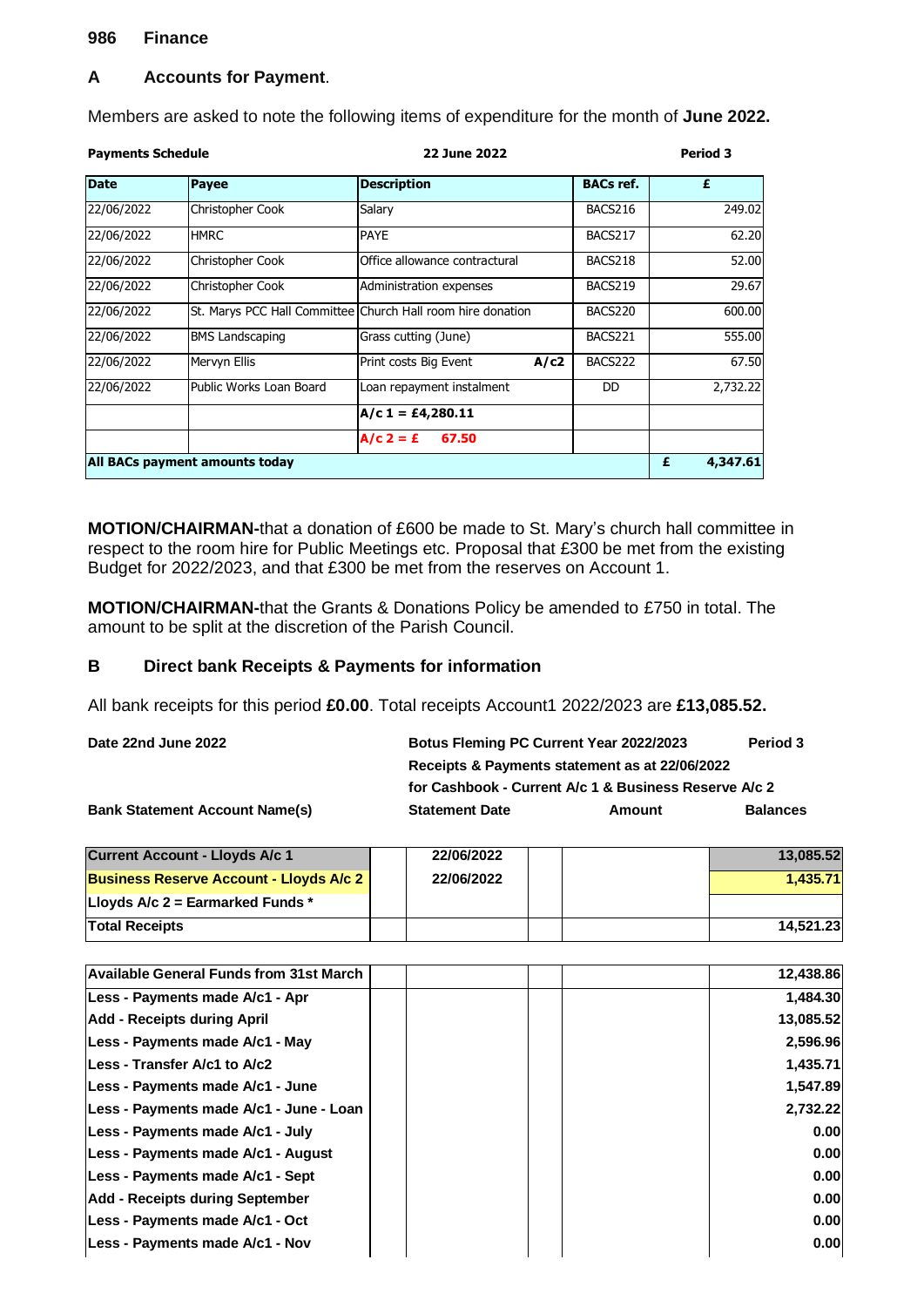| Less - Payments made A/c1 - Dec        |  | 0.00      |
|----------------------------------------|--|-----------|
| Less - Payments made A/c1 - Dec - Loan |  | 0.00      |
| Less - Payments made A/c1 - Jan        |  | 0.00      |
| Less - Payments made A/c1 - Feb        |  | 0.00      |
| Less - Payments made A/c1 - Mar        |  | 0.00      |
| General Funds as per Bank Statement    |  | 15,727.30 |

| Movement on A/c1 June                 | <b>Receipts</b>         | <b>Payments</b>             | Movement +/- |
|---------------------------------------|-------------------------|-----------------------------|--------------|
| <b>Receipts against Payments</b>      | 13,085.52               | 9,797.08                    | 3,288.44     |
| Precept payment due 7/4/22 £10,000.00 |                         |                             |              |
| Precept payment due 7/9/22 £10,000.00 |                         |                             |              |
| 07/04/2022 Receipt A/c1               | <b>Cornwall Council</b> | <b>Precept April 2022</b>   | 10,000.00    |
| 07/04/2022 Receipt A/c1               | <b>Cornwall Council</b> | <b>CTS Grant April 2022</b> | 33.56        |
| 09/04/2022 Receipt A/c1               | <b>HMRC</b>             | Vat recovery claim          | 3,051.96     |
| 14/09/2022 Receipt A/c1               | <b>Cornwall Council</b> | <b>Precept Sept 2022</b>    | 0.00         |
| 14/09/2022 Receipt A/c1               | <b>Cornwall Council</b> | <b>CTS Grant Sept 2022</b>  | 0.00         |
|                                       |                         |                             | 13,085.52    |

| 22/06/2022 Earmarked Funds receipts * |                  |                 |          |
|---------------------------------------|------------------|-----------------|----------|
| <b>Big Event / Christmas Fayre</b>    | Account 2        | <b>Receipts</b> | 0.00     |
| <b>Big Event / Assets</b>             | <b>Account 2</b> | <b>Receipts</b> | 0.00     |
| Playground equipment fund             | Account 2        | <b>Receipts</b> | 0.00     |
| <b>Sports &amp; Recreation Field</b>  | Account 2        | <b>Receipts</b> | 0.00     |
| <b>BOTHER Climate emergency</b>       | Account 2        | <b>Receipts</b> | 1,435.71 |
| Neighbourhood Development Plan (NDP)  | Account 2        | <b>Receipts</b> | 0.00     |
|                                       |                  |                 | 1,435.71 |

| 22/06/2022 Earmarked Funds payments      |                  |                 |          |
|------------------------------------------|------------------|-----------------|----------|
| <b>Big Event / Christmas Fayre</b>       | Account 2        | Payments        | 295.80   |
| <b>Big Event / Assets</b>                | Account 2        | <b>Payments</b> | 737.40   |
| Playground equipment fund                | Account 2        | Payments        | 0.00     |
| <b>Sports &amp; Recreation Field</b>     | <b>Account 2</b> | <b>Payments</b> | 0.00     |
| <b>BOTHER Climate emergency response</b> | <b>Account 2</b> | Payments        | 1,476.17 |
| Neighbourhood Development Plan (NDP)     | Account 2        | Payments        | 0.00     |
| RFO 22nd June 2022                       |                  |                 | 2,509.37 |

#### **C Bank reconciliation and Earmarked Funds (EMF) balances at 22 nd June 2022**

| Date 22nd June 2022                            | <b>Botus Fleming PC Current Year 2022/2023</b> |                                                       | Period 3        |  |  |
|------------------------------------------------|------------------------------------------------|-------------------------------------------------------|-----------------|--|--|
|                                                | Bank Reconciliation statement as at 22/06/2022 |                                                       |                 |  |  |
|                                                |                                                | for Cashbook - Current A/c 1 & Business Reserve A/c 2 |                 |  |  |
| <b>Bank Statement Account Name(s)</b>          | <b>Statement Date</b>                          | Amount                                                | <b>Balances</b> |  |  |
| <b>Current Account - Lloyds A/c 1</b>          | 22/06/2022                                     |                                                       | 15,727.30       |  |  |
| <b>Business Reserve Account - Lloyds A/c 2</b> | 22/06/2022                                     |                                                       | 35,948.43       |  |  |
| $A/c$ 2 = Earmarked Funds *                    |                                                |                                                       |                 |  |  |
| <b>Total balance</b>                           |                                                |                                                       | 51,675.73       |  |  |

| Unpresented Cheques (Minus)                 | 0.00 | 0.00      |
|---------------------------------------------|------|-----------|
|                                             |      | 51,675.73 |
|                                             |      |           |
| <b>Receipts not banked / Cleared (Plus)</b> | 0.00 | 0.00      |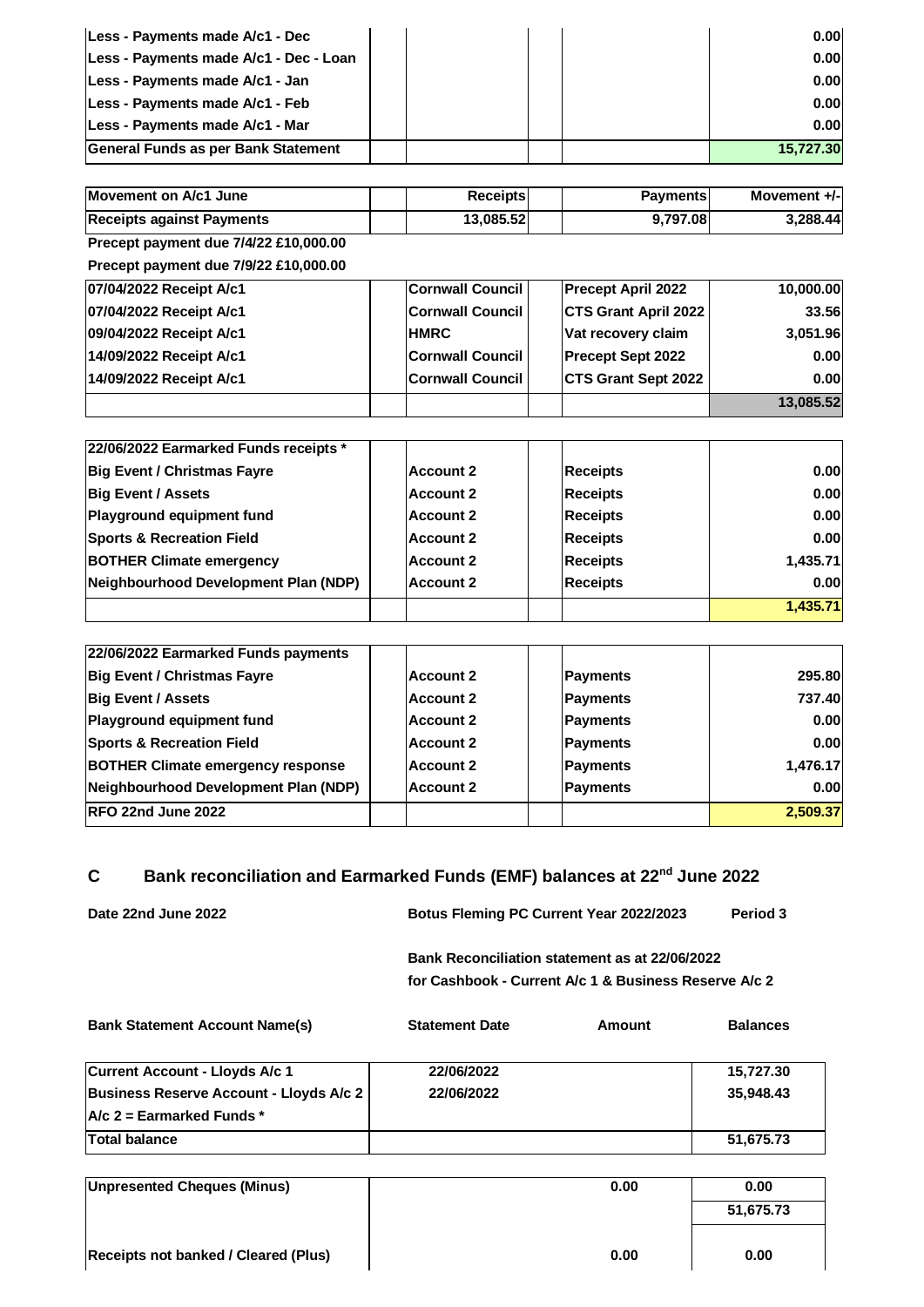|                                | 51,675.73 |
|--------------------------------|-----------|
| Balance per Cash Book is :-    | 51,675.73 |
| Difference is :-               | 0.00      |
| <b>Available General Funds</b> | 15.727.30 |
|                                |           |

| 22/06/2022 Earmarked Funds *             |           |
|------------------------------------------|-----------|
| <b>Big Event / Christmas Fayre</b>       | 3,205.89  |
| <b>Big Event / Assets</b>                | 173.60    |
| Playground equipment fund                | 25,583.38 |
| <b>Sports &amp; Recreation Field</b>     | 2,458.67  |
| <b>BOTHER climate emergency response</b> | 108.23    |
| Local Elections Fund 2025                | 3,000.00  |
| Neighbourhood Development Plan (NDP)     | 1,418.66  |
| <b>RFO 22nd June 2022</b>                | 35,948.43 |

# **D** Monthly budget monitoring balances at 22<sup>nd</sup> June 2022

| <b>Summary Expenditure Account</b> | Year ended 31st March 2023 | <b>Monthly Budget</b> |
|------------------------------------|----------------------------|-----------------------|
|                                    | monitoring                 |                       |

# **YEAR END 2022-2023**

#### **Period 3 - June**

| Lloyds Current Account A/c 1 -<br>38772468      | <b>Budget</b><br>2021 2022<br>$\star$ | <b>Expenditure</b><br>2021 2022 | <b>Budget</b><br>2022 2023<br>$\star$ | <b>Expenditure</b><br>as at<br>22/06/22 | <b>Budget</b><br>available |
|-------------------------------------------------|---------------------------------------|---------------------------------|---------------------------------------|-----------------------------------------|----------------------------|
| <b>Expenditure</b>                              |                                       |                                 |                                       |                                         |                            |
| <b>Clerk's Salary &amp; Locum expenses</b>      | 3,750                                 | 3,298                           | 3,735                                 | 861                                     | 2,874                      |
| <b>HMRC</b>                                     | 686                                   | 810                             | 700                                   | 216                                     | 484                        |
|                                                 |                                       | 4,108                           |                                       | 1,077                                   |                            |
| <b>General &amp; Administration</b>             |                                       |                                 |                                       |                                         |                            |
| Postage & Admin Office<br>allowance             | 350                                   | 328                             | 350                                   | 82                                      | 268                        |
| <b>Legal &amp; Website fees</b>                 | 500                                   | 585                             | 500                                   | 307                                     | 193                        |
| <b>Legal - Recreation Field</b>                 | 50                                    | 90                              | 100                                   | 0                                       | 100                        |
| <b>Elections &amp; Adverts (see EMF</b><br>A/c2 | 3,000                                 | 255                             | Λ                                     | O                                       | 0                          |
| <b>Training Expenses Subscriptions</b>          | 800                                   | 637                             | 800                                   | 344                                     | 456                        |
|                                                 |                                       | 1,895                           |                                       | 733                                     |                            |
| <b>Contracts</b>                                |                                       |                                 |                                       |                                         |                            |
| <b>Grass cutting</b>                            | 4,250                                 | 3,414                           | 4,250                                 | 1,430                                   | 2,820                      |
| Dog bin cleansing                               | 700                                   | 480                             | 500                                   | 728                                     | $-228$                     |
| <b>Insurance</b>                                | 1,000                                 | 710                             | 1,150                                 | 685                                     | 465                        |
| <b>Loan Repayments</b>                          | 5,464                                 | 5,464                           | 5,465                                 | 0                                       | 5,465                      |
| <b>Maintenance &amp; Equipment</b>              | 500                                   | 495                             | 2,500                                 | 0                                       | 2,500                      |
|                                                 |                                       | 10,563                          |                                       | 2,843                                   |                            |
| <b>Other Payments</b>                           |                                       |                                 |                                       |                                         |                            |
| <b>Grants &amp; Donations</b>                   | 300                                   | 0                               | 300                                   | 600                                     | $-300$                     |
| <b>Newsletter printing</b>                      | 400                                   | 523                             | 400                                   | 0                                       | 400                        |
| Projects & CAT                                  | 1,000                                 | 1,200                           | 2,500                                 | 0                                       | 2,500                      |
| <b>Big Event *</b>                              | 1,000                                 | 0                               | 1,000                                 | 0                                       | 1,000                      |
| Neighbourhood Dev. Plan *                       | 250                                   | 0                               | 250                                   | $\bf{0}$                                | 250                        |
| <b>BOTHER</b>                                   | 500                                   | $\bf{0}$                        | 500                                   | $\bf{0}$                                | 500                        |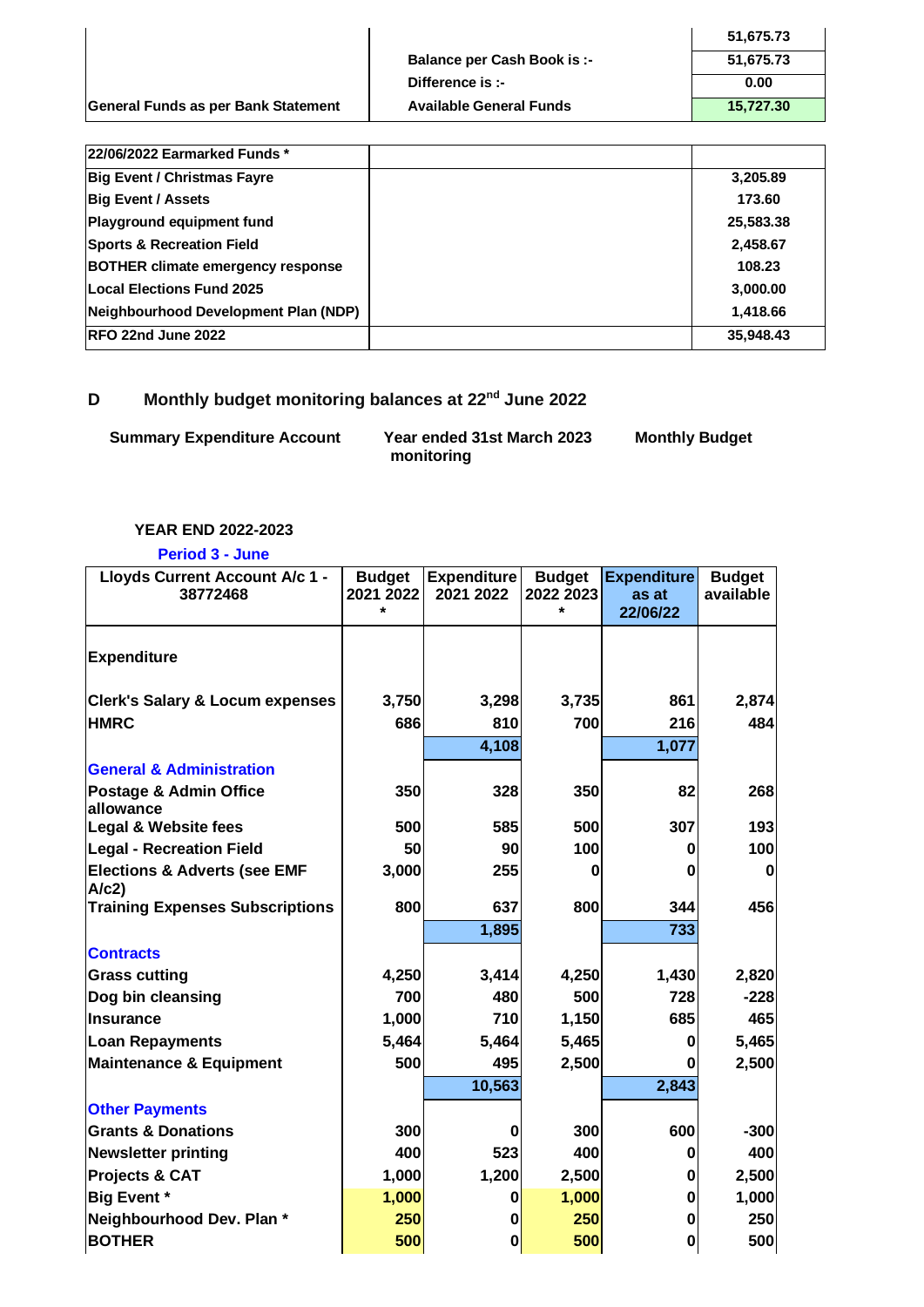| Vat recoverable amount <sup>^</sup> |        |        |        |       |        |
|-------------------------------------|--------|--------|--------|-------|--------|
| $\sim$ see Receipts £3,051.96       |        | 1,723  |        | 600   |        |
| * includes Projects, Bother & (CAT) |        |        |        |       |        |
| <b>Total Budget £4,250</b>          |        |        |        |       |        |
| <b>Total Payments</b>               | 24,500 | 18,289 | 25,000 | 5,253 | 19,747 |
| Vat amount to date 2022 2023        |        |        |        | 498   |        |

#### **RFO 22nd June 2022**

# **E Public Works Loan Board - Loan Statement 22 nd June 2022**

**Date 22nd June 2022 Botus Fleming PC Current Year 2022/2023 Period 3**

**Loan Payments statement for Cashbook - Current A/c 1** 

| <b>Bank Statement Account Name(s)</b> | <b>Statement Date</b> | Loan advance | <b>Payments</b> | <b>Balance to pay</b>           |
|---------------------------------------|-----------------------|--------------|-----------------|---------------------------------|
|                                       | 22/06/2022            |              |                 | <b>Principal &amp; Interest</b> |
|                                       |                       |              |                 |                                 |
| <b>Current Account - Lloyds A/c 1</b> | 24/06/2020            |              |                 |                                 |
| PWLB Loan advance 24/06/2020*         |                       | 70,000.00    |                 |                                 |
| Direct Debit payment - 24/12/2020     |                       |              | 2,732.22        | 67,267.78                       |
| Interest 2019/2020                    |                       |              | 735.00          | 68,002.78                       |
| Direct Debit payment - 24/06/2021     |                       |              | 2,732.22        | 65,270.56                       |
| Interest 2020/2021                    |                       |              | 714.03          | 65,984.59                       |
| Direct Debit payment - 24/12/2021     |                       |              | 2,732.22        | 63,252.37                       |
| Interest 2020/2021                    |                       |              | 692.84          | 63,945.21                       |
| Direct Debit payment - 24/06/2022     |                       |              | 2,732.22        | 61,212.99                       |
| Interest 2021/2022                    |                       |              | 671.42          | 61,884.41                       |
| Total Loan amount outstanding         |                       |              |                 | 61,884.41                       |

# **987 Planning**

#### **New Planning Applications – One received**

Application link **<http://planning.cornwall.gov.uk/online-applications>**

**Update to Planning Application 1st November 2017 Application PA22 / 05135 Proposal Proposed covered yard adjoining B8 unit under PA21/02720 Location Land south of Roodscroft Hatt Cornwall Pl12 6PJ**

**Planning Application Decisions – One received**

| <b>Reference:</b> | PA21/12138                                          |
|-------------------|-----------------------------------------------------|
| <b>Address:</b>   | <b>Pineapple Farm Moditonham Botus Fleming</b>      |
| Proposal:         | 17Kw ground mounted pv solar array for domestic use |
| <b>Applicant:</b> | <b>Mr Michael Tapley</b>                            |
| Grid ref:         | 241853 / 61277                                      |

**Approved with conditions 28th May 2022**

**Planning Application – For information – None received**

**Planning Application received after Agenda has been issued – To be advised**